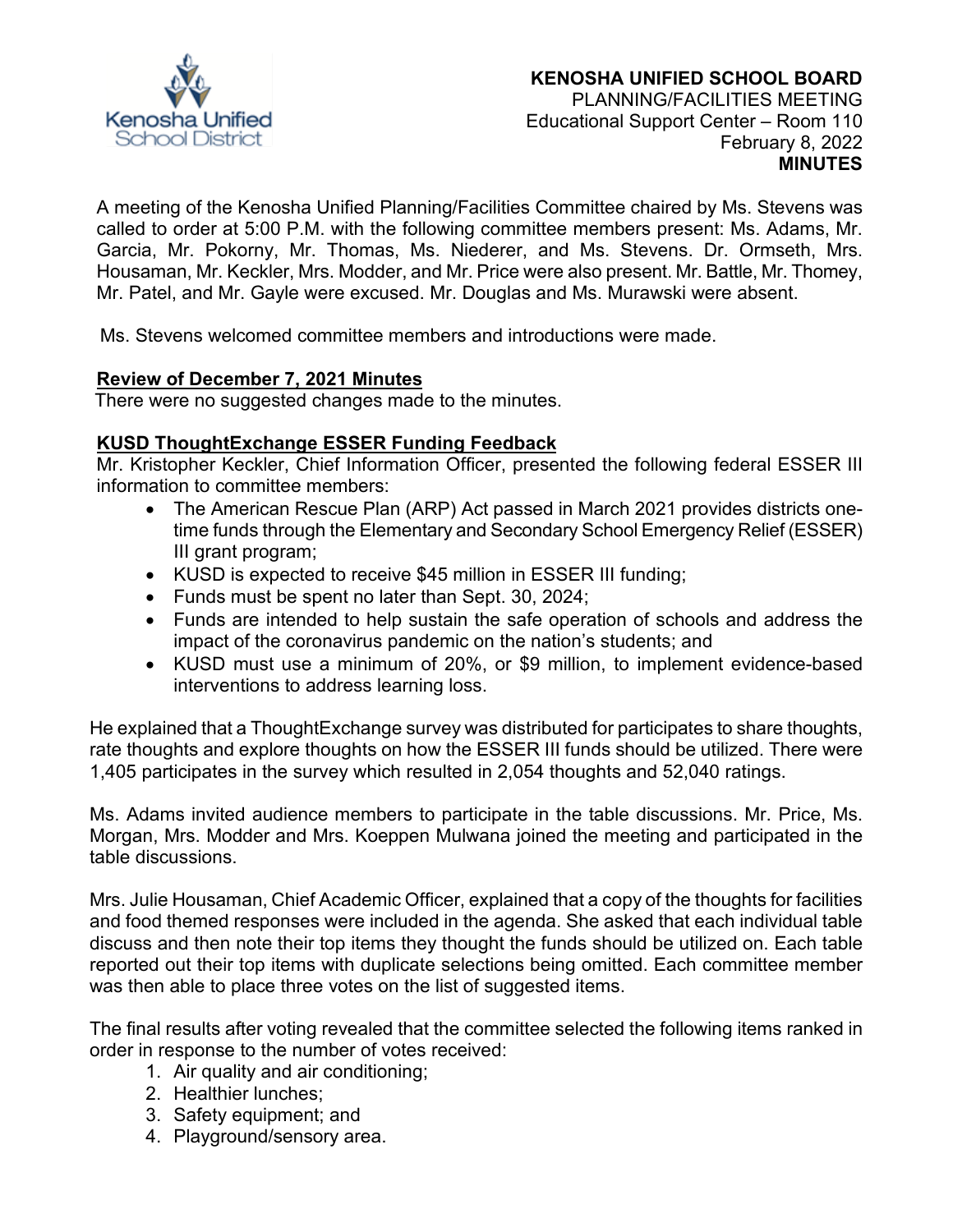Committee members discussed and felt that the top ideas would be an allowable use of the ESSER III funds.

Ms. Stevens and Ms. Adams requested that the committee review the list of capital projects at the next meeting. Mr. Price requested that transportation be added to the agenda as well.

Dr. Ormseth noted that the next meeting will take place on April 12, 2022 and that a review of ESSER II funding would be presented.

Meeting adjourned at 5:54 p.m.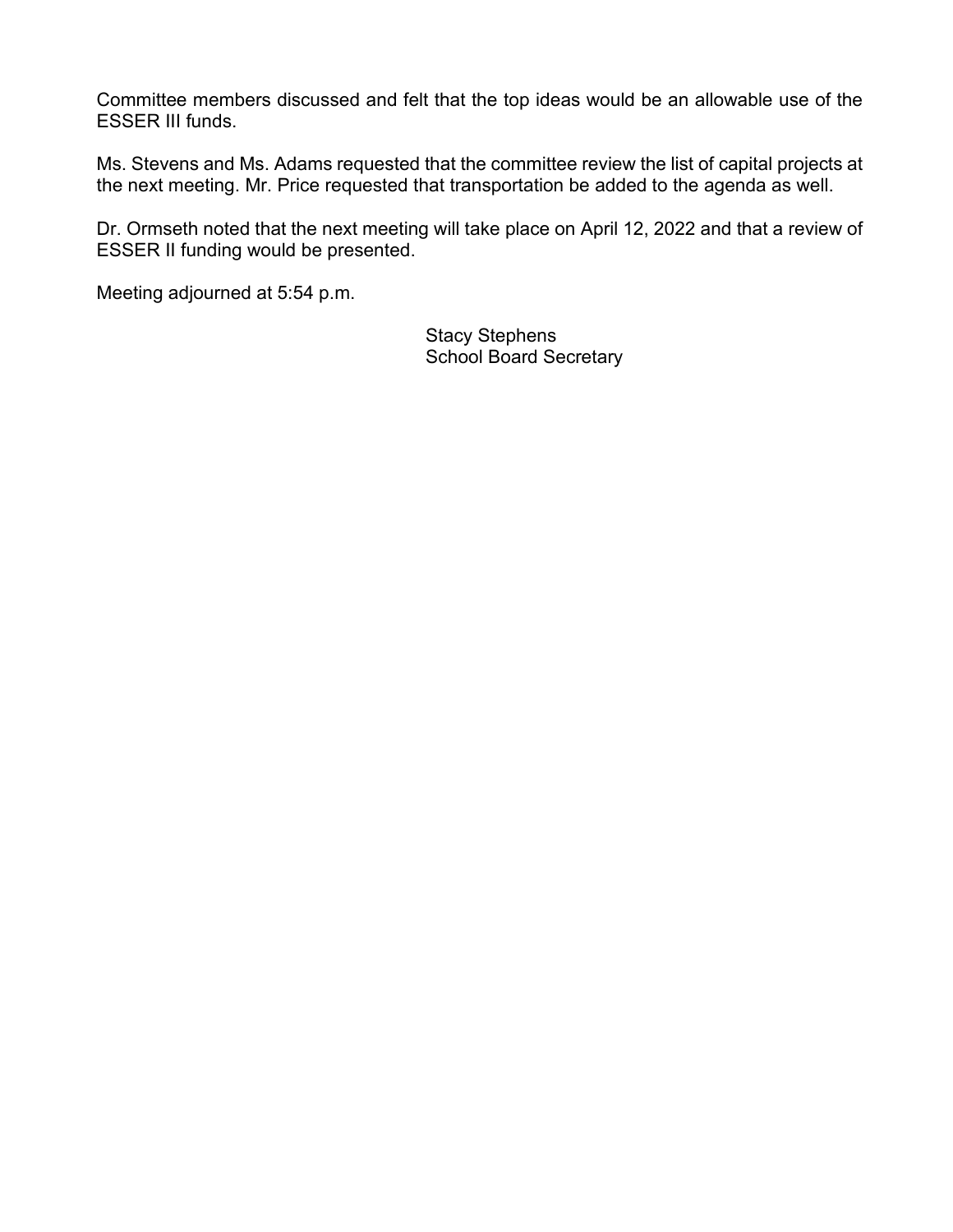

A meeting of the Kenosha Unified Curriculum/Program Committee chaired by Mr. Price was called to order at 6:00 P.M. with the following committee members present: Ms. Adams, Mrs. Modder, Mrs. Kind-Keppel, Ms. Infusino, Mr. Levin, Mr. Moon, Mrs. Nash-Chrabascz, Mr. Ramirez, Ms. Mitchell, Ms. Gaudio, and Mr. Price. Dr. Ormseth, Mrs. Housaman, Mr. Keckler, and Ms. Stevens were also present. Ms. Robinson and Mrs. Gastaldi were excused. Ms. Prince and Ms. Brooks were absent.

Mr. Price welcomed committee members and introductions were made.

# **Review of December 7, 2021 Minutes**

There were no suggested changes made to the minutes.

# **KUSD ThoughtExchange ESSER Funding Feedback**

Mr. Kristopher Keckler, Chief Information Officer, presented the following federal ESSER III information to committee members:

- The American Rescue Plan (ARP) Act passed in March 2021 provides districts onetime funds through the Elementary and Secondary School Emergency Relief (ESSER) III grant program;
- KUSD is expected to receive \$45 million in ESSER III funding;
- Funds must be spent no later than Sept. 30, 2024;
- Funds are intended to help sustain the safe operation of schools and address the impact of the coronavirus pandemic on the nation's students; and
- KUSD must use a minimum of 20%, or \$9 million, to implement evidence-based interventions to address learning loss.

He explained that a ThoughtExchange survey was distributed for participates to share thoughts, rate thoughts and explore thoughts on how the ESSER III funds should be utilized. There were 1,405 participates in the survey which resulted in 2,054 thoughts and 52,040 ratings.

Ms. Adams invited audience members to participate in the table discussions. Ms. Stevens, Ms. Morgan, Mrs. Koeppen Mulwana, and Ms. Douglas joined the meeting and participated in the table discussions.

Mrs. Julie Housaman, Chief Academic Officer, explained that a copy of the thoughts for learning, social/emotional/physical support, and intervention themed responses were included in the agenda. She asked that each individual table discuss and then note their top items they thought the funds should be utilized on. Each table reported out their top items with duplicate selections being omitted. Each committee member was then able to place three votes on the list of suggested items.

The final results after voting revealed that the committee selected the following items ranked in order in response to the number of votes received: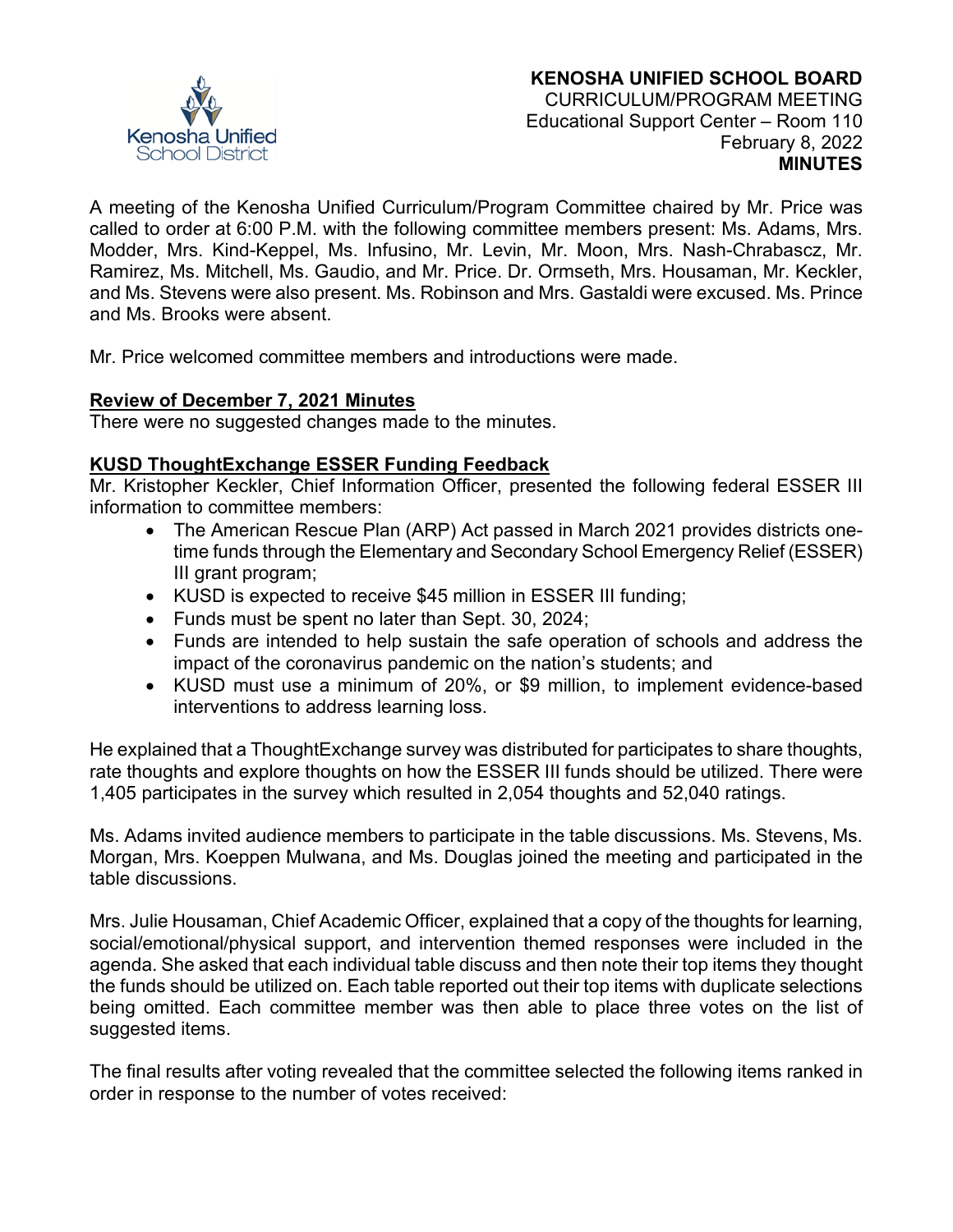- 1. Diversity, equity and inclusion;
- 2. Interventions/tutoring;
- 3. Literacy/comprehension;
- 4. College and career readiness; and
- 5. Behavior management.

Committee members discussed and felt that the top ideas would be an allowable use of the ESSER III funds.

The following things were noted during the discussion of what would be included or could/should be considered for the implementation of the top ideas:

- How success would be measured; and
- Auditing the current practices as one size does not fit all.

It was noted that the next meeting will take place on April 12, 2022 and that an update on the ESL program will be presented.

Meeting adjourned at 6:48 P.M.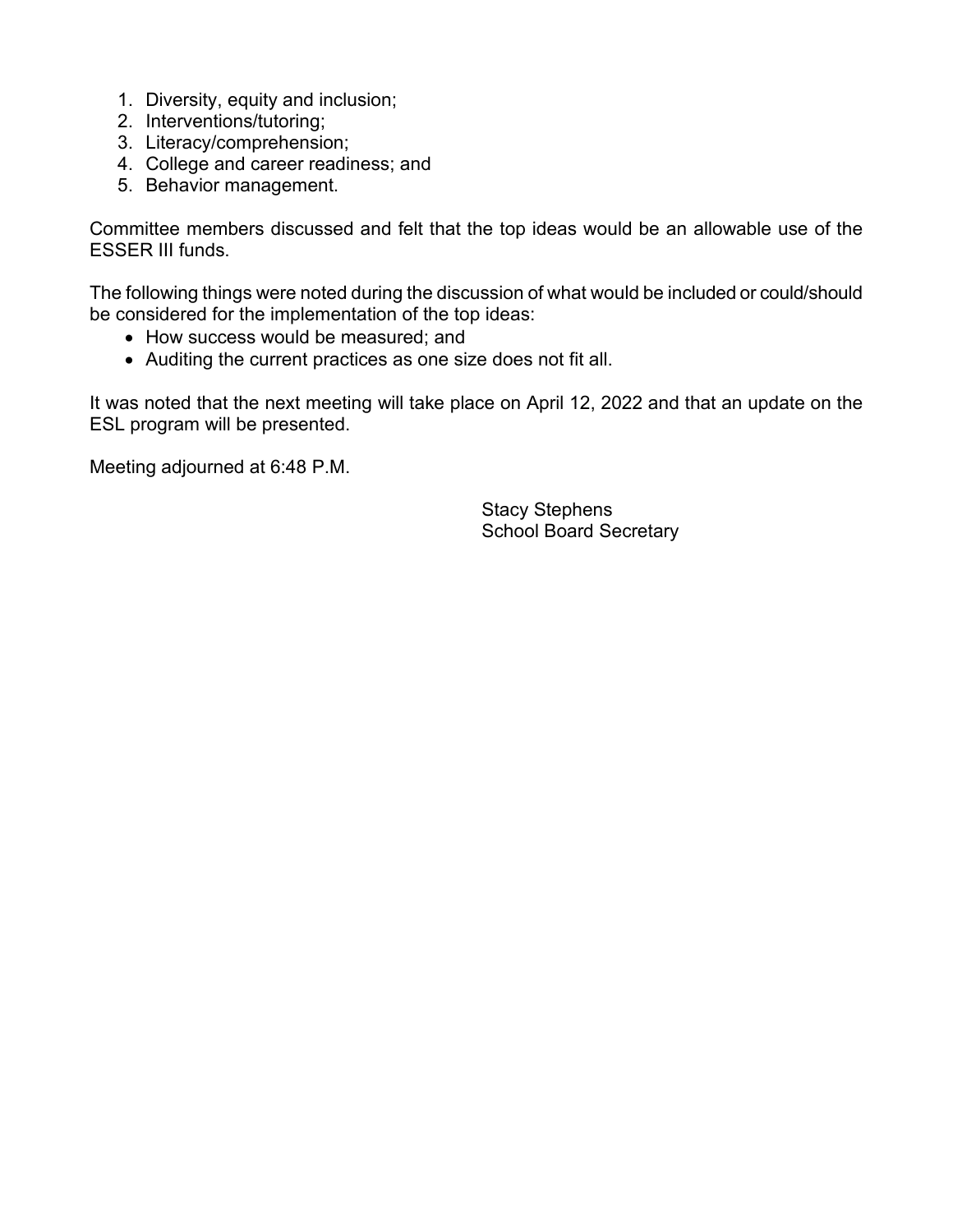

A meeting of the Kenosha Unified Personnel Committee chaired by Ms. Adams was called to order at 7:00 P.M. with the following committee members present: Mr. Price, Ms. Douglas, Ms. Schroeter, Mr. Cecala, Ms. Konicki, and Ms. Adams. Dr. Ormseth, Mrs. Housaman, Mr. Keckler, and Ms. Stevens were also present. Mr. Battle, Ms. Robinson, Mr. Cabal, Mr. Duncan, and Mrs. Greene were excused. Ms. Washington and Mr. Kauffman were absent.

Ms. Adams welcomed committee members and introductions were made.

#### **Review of December 7, 2021 Minutes**

There were no suggested changes made to the minutes.

# **KUSD ThoughtExchange ESSER Funding Feedback**

Mr. Kristopher Keckler, Chief Information Officer, presented the following federal ESSER III expectations to committee members:

- The American Rescue Plan (ARP) Act passed in March 2021 provides districts onetime funds through the Elementary and Secondary School Emergency Relief (ESSER) III grant program;
- KUSD is expected to receive \$45 million in ESSER III funding;
- Funds must be spent no later than Sept. 30, 2024;
- Funds are intended to help sustain the safe operation of schools and address the impact of the coronavirus pandemic on the nation's students; and
- KUSD must use a minimum of 20%, or \$9 million, to implement evidence-based interventions to address learning loss.

He explained that a ThoughtExchange survey was distributed for participates to share thoughts, rate thoughts and explore thoughts on how the ESSER III funds should be utilized. There were 1,405 participates in the survey which resulted in 2,054 thoughts and 52,040 ratings.

Ms. Adams invited audience members to participate in the table discussions. Ms. Stevens and Ms. Morgan joined the meeting and participated in the table discussions.

Mrs. Julie Housaman, Chief Academic Officer, explained that a copy of the thoughts for smaller class sizes, support staff, and parent and community involvement were included in the agenda. She asked that each individual table discuss and then note their top items they thought the funds should be utilized on. Each table reported out their top items with duplicate selections being omitted. Each committee member was then able to place three votes on the list of suggested items.

The final results after voting revealed that the committee selected the following items ranked in order in response to the number of votes received: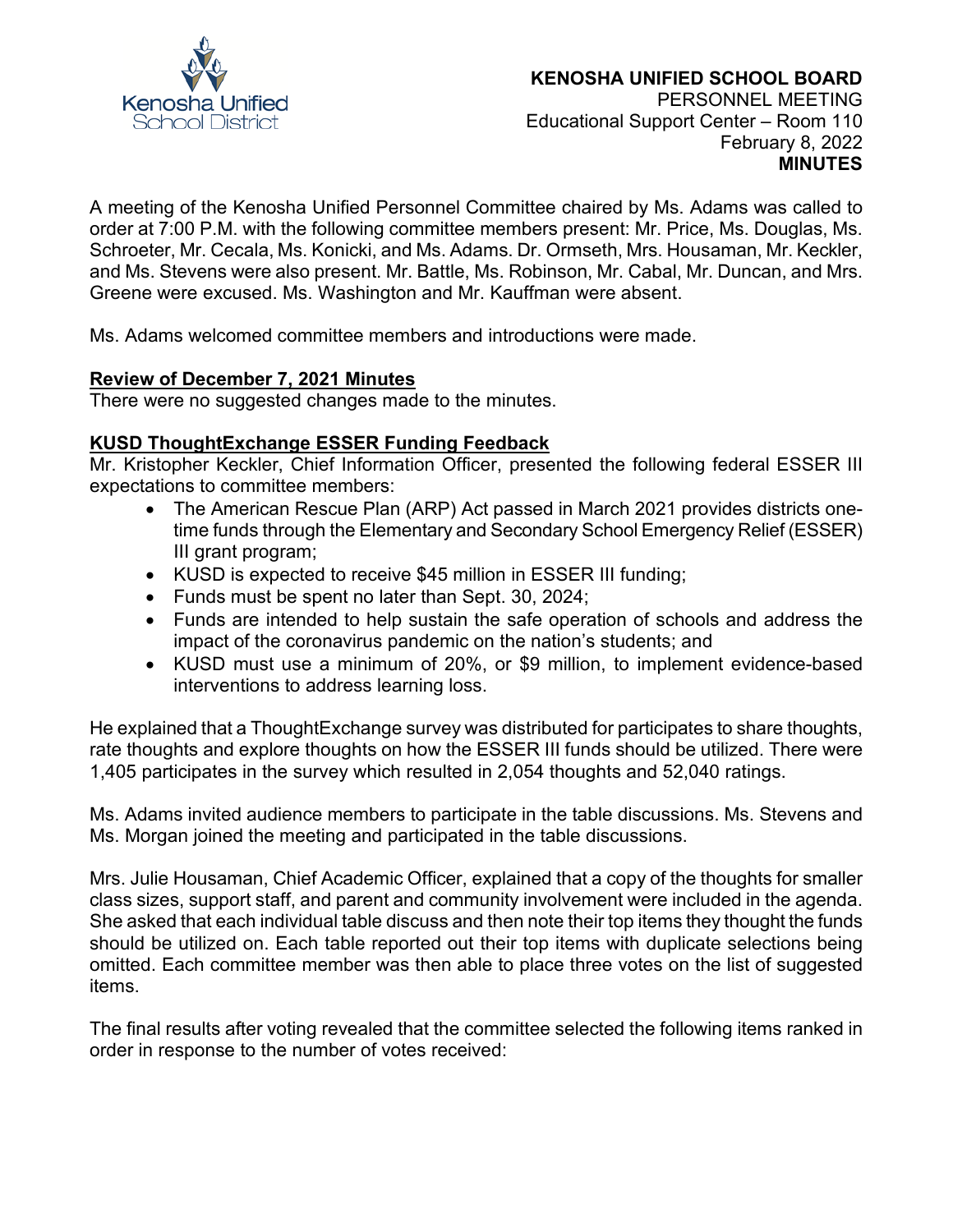- 1. Increase staff;
- 2. Increase family engagement; and
- 3. Identify criteria for ESSER intervention groups and hire specialist to work in small groups to accelerate learning.

Committee members discussed and felt that the top ideas would be an allowable use of the ESSER III funds but sustainability would need to be discussed for an increase in staff.

It was noted that the next meeting will take place on April 12, 2022 and the sick day bank will be presented.

Meeting adjourned at 7:46 p.m.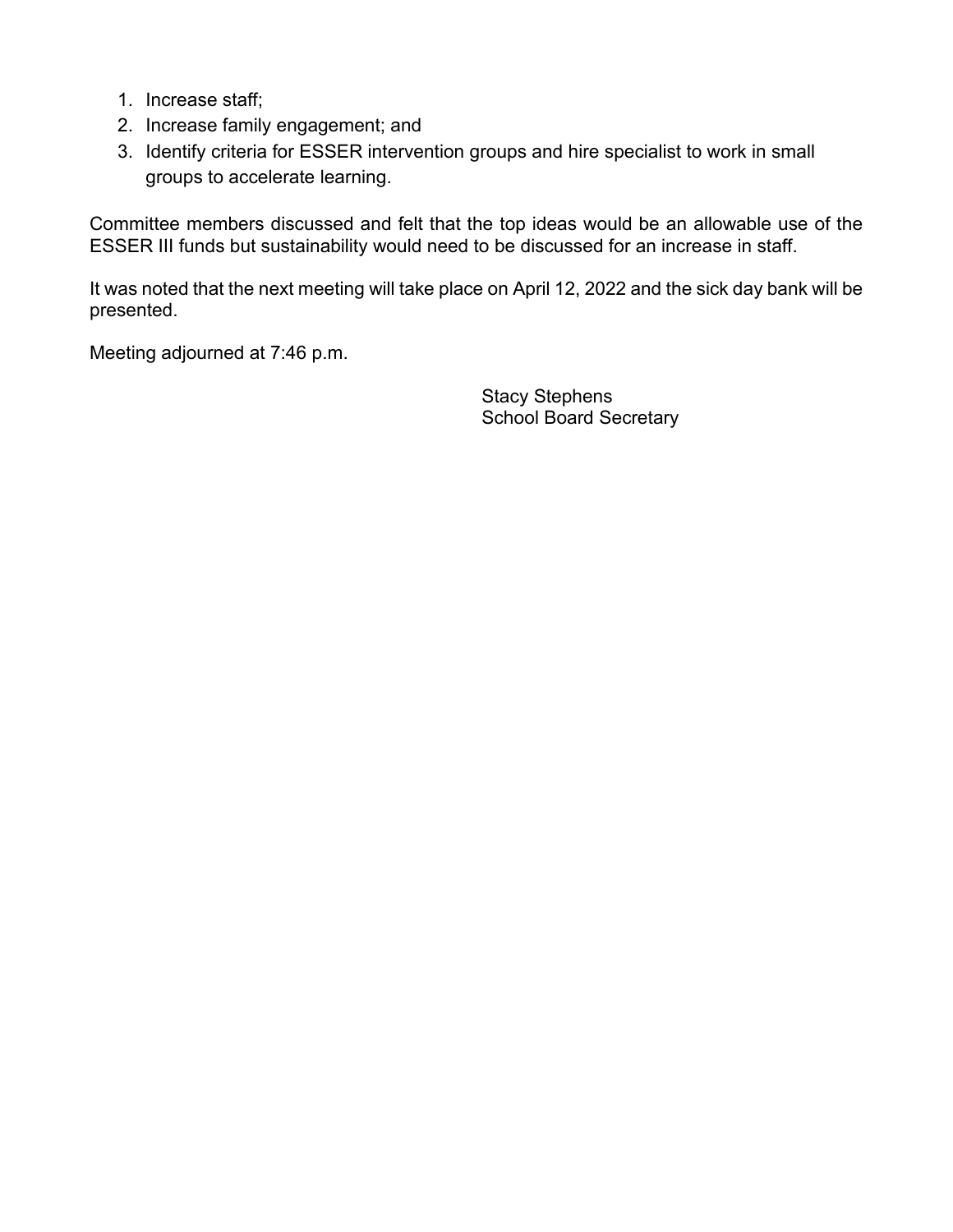

# **KENOSHA UNIFIED SCHOOL BOARD** AUDIT/BUDGET/FINANCE MEETING

Educational Support Center – Room 110 February 8, 2022 **MINUTES** 

A meeting of the Kenosha Unified Audit/Budget/Finance Committee chaired by Mrs. Modder was called to order at 8:00 P.M. with the following Committee members present: Ms. Adams, Mr. Garcia, Ms. Stevens, Ms. Cooper, Ms. Nedweski, Mr. Wilson, Ms. Ma, Mr. Pereira, Mr. Makowka, and Mrs. Modder. Dr. Ormseth, Mrs. Housaman, and Mr. Keckler were also present. Mr. Leipzig was excused. Mr. Miller, Mr. Washington, and Mrs. Bell-Meyers were absent.

Mrs. Modder welcomed committee members and introductions were made.

# **Review of December 7, 2021 Minutes**

There were no suggested changes made to the minutes.

# **KUSD ThoughtExchange ESSER Funding Feedback**

Mr. Kristopher Keckler, Chief Information Officer, presented the following federal ESSER III information to committee members:

- The American Rescue Plan (ARP) Act passed in March 2021 provides districts one-time funds through the Elementary and Secondary School Emergency Relief (ESSER) III grant program;
- KUSD is expected to receive \$45 million in ESSER III funding;
- Funds must be spent no later than Sept. 30, 2024;
- Funds are intended to help sustain the safe operation of schools and address the impact of the coronavirus pandemic on the nation's students; and
- KUSD must use a minimum of 20%, or \$9 million, to implement evidence-based interventions to address learning loss.

He explained that a ThoughtExchange survey was distributed for participates to share thoughts, rate thoughts and explore thoughts on how the ESSER III funds should be utilized. There were 1,405 participates in the survey which resulted in 2,054 thoughts and 52,040 ratings.

Ms. Adams invited audience members to participate in the table discussions. Ms. Morgan, Ms. Douglas, and Mr. Youngzhong joined the meeting and participated in the table discussions.

Mrs. Julie Housaman, Chief Academic Officer, explained that a copy of the thoughts for pay and compensation were included in the agenda. She asked that each individual table discuss and then note their top items they thought the funds should be utilized on. Each table reported out their top items with duplicate selections being omitted. Each committee member was then able to place three votes on the list of suggested items.

The final results after voting revealed that the committee selected the following items ranked in order in response to the number of votes received:

1. Update outdated equipment;